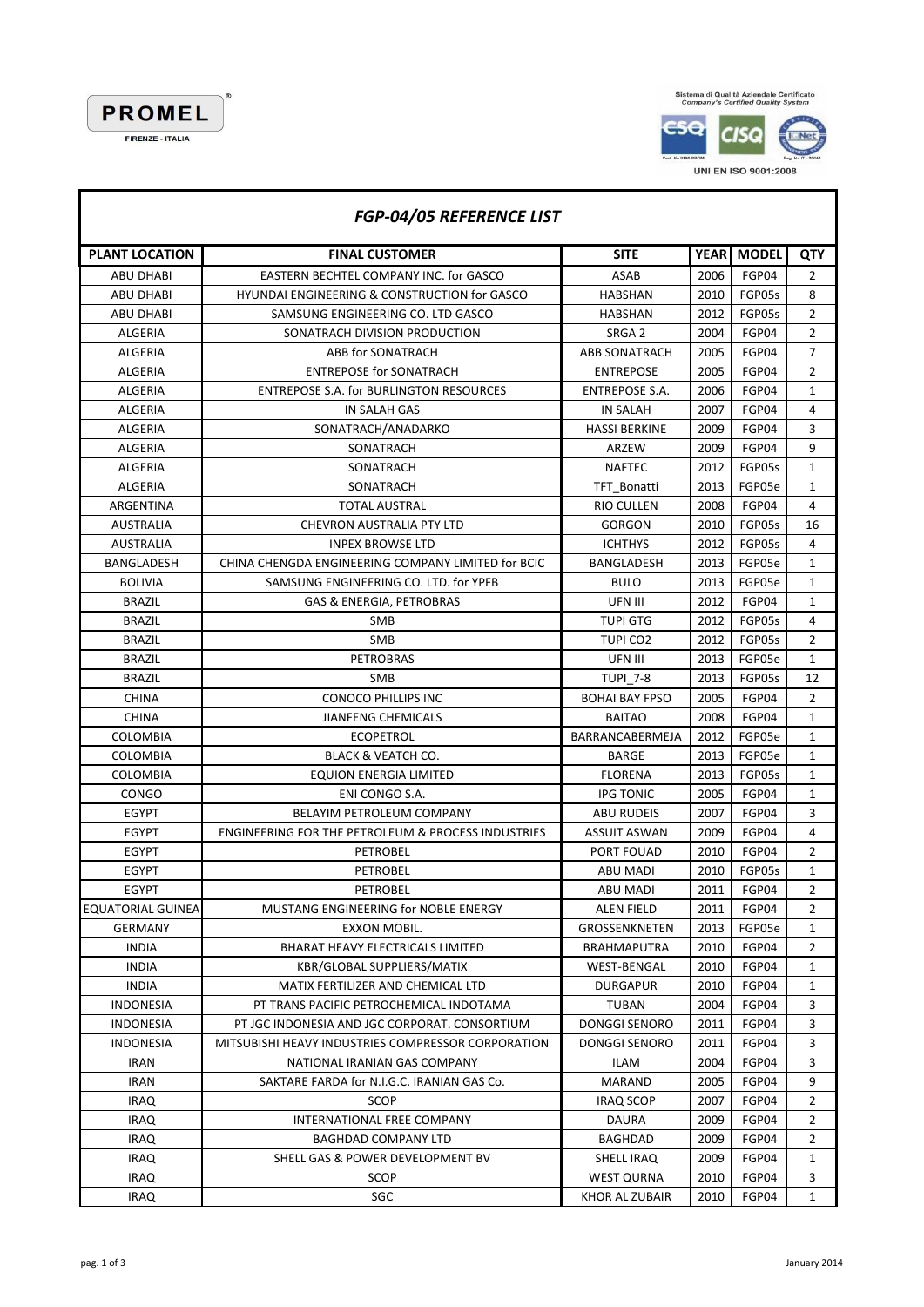

Sistema di Qualità Aziendale Certificato<br>Company's Certified Quality System



UNI EN ISO 9001:2008

| <b>IRAQ</b>     | <b>SOUTH OIL COMPANY</b>                     | PS2-FR1                  | 2012 | FGP05e | 4              |
|-----------------|----------------------------------------------|--------------------------|------|--------|----------------|
| <b>IRAQ</b>     | SOUTH OIL COMPANY                            | PS2-FR3                  | 2012 | FGP05e | $\overline{2}$ |
| <b>IRAQ</b>     | LUKOIL MIDEAST LTD                           | <b>WEST QURNA</b>        | 2012 | FGP05e | 3              |
| <b>IRAQ</b>     | <b>BAGHDAD COMPANY FOR GAS TURBINES LTD.</b> | KHOR AZ ZUBAIR I         | 2012 | FGP05e | 4              |
| <b>IRAQ</b>     | BAGHDAD COMPANY FOR GAS TURBINES LTD.        | KHOR AZ ZUBAIR II        | 2012 | FGP05e | $\mathbf 1$    |
| <b>IRAQ</b>     | BAGHDAD COMPANY FOR GAS TURBINES LTD.        | KHOR AZ ZUBAIR III       | 2012 | FGP05e | 2              |
| <b>IRAQ</b>     | BAGHDAD COMPANY FOR GAS TURBINES LTD.        | <b>IPSA</b>              | 2012 | FGP05e | 4              |
| <b>IRAQ</b>     | LUKOIL MIDEAST LTD                           | <b>WEST QURNA</b>        | 2013 | FGP05e | 3              |
| <b>IRAQ</b>     | UNAOIL / SOC PowerGEN                        | <b>IRAQ</b>              | 2013 | FGP05e | 3              |
| <b>ITALY</b>    | <b>AEM CREMONA</b>                           | CREMONA                  | 2007 | FGP04  | $\mathbf 1$    |
| <b>ITALY</b>    | <b>EDISON</b>                                | COLLALTO                 | 2008 | FGP04  | $\overline{2}$ |
| <b>ITALY</b>    | <b>NUOVO PIGNONE</b>                         | SAPO MASSA               | 2009 | FGP04  | 1              |
| <b>ITALY</b>    | <b>EDISON</b>                                | S. POTITO                | 2010 | FGP05e | $\mathbf 1$    |
| <b>ITALY</b>    | <b>EDISON</b>                                | <b>COTIGNOLA</b>         | 2010 | FGP05e | $\mathbf 1$    |
| <b>ITALY</b>    | <b>NUOVO PIGNONE</b>                         | SAPO MASSA               | 2012 | FGP05e | $\mathbf 1$    |
| <b>ITALY</b>    | <b>NUOVO PIGNONE</b>                         | <b>SAPO FIRENZE</b>      | 2013 | FGP05e | 1              |
| <b>KUWAIT</b>   | SKEC for KOC                                 | BS-132                   | 2010 | FGP04  | 3              |
| <b>KUWAIT</b>   | DAELIM for KNPC                              | <b>KUWAIT</b>            | 2010 | FGP04  | $\overline{2}$ |
| <b>KUWAIT</b>   | HDEC for KOC                                 | <b>BS-180</b>            | 2011 | FGP04  | 4              |
| <b>KUWAIT</b>   | DAELIM for KNPC                              | <b>KUWAIT</b>            | 2011 | FGP04  | 2              |
| <b>KUWAIT</b>   | SKEC for KOC                                 | BS-131                   | 2012 | FGP05s | 6              |
| <b>KUWAIT</b>   | SKEC for KOC                                 | BS-132                   | 2013 | FGP05s | 3              |
| LIBYA           | <b>GREENSTREAM BV</b>                        | MELLITAH                 | 2007 | FGP04  | $\mathbf 1$    |
| LIBYA           | BONATTI/GAVAZZI for ENI Co. LTD              | <b>BU ATTIFEL</b>        | 2008 | FGP04  | 4              |
| LIBYA           | <b>BONATTI for ENI OIL Co. LTD</b>           | <b>BOURI LYBIA</b>       | 2008 | FGP04  | 3              |
| LIBYA           | <b>BONATTI</b>                               | MELLITAH                 | 2010 | FGP05e | 4              |
| LIBYA           | MELLITAH GAS B.W.                            | <b>WAFA</b>              | 2010 | FGP04  | 4              |
| LYBIA           | ENI OIL COMPANY LIBYAN BRANCH                | ENI LIBIA EL-FEEL        | 2007 | FGP04  | 4              |
| MALAYSIA        | PETRONAS PENAPISAN MELAKA Sdn Bhd            | MELAKA                   | 2005 | FGP04  | 4              |
| MALAYSIA        | PETRONAS PENAPISAN MELAKA Sdn Bhd            | MELAKA 2                 | 2007 | FGP04  | $\mathbf 1$    |
| MALAYSIA        | PETRONAS CHEMICALS FERTILISER SABAH SDN BHD  | SAMUR                    | 2012 | FGP05s | 3              |
| <b>MEXICO</b>   | <b>PEMEX</b>                                 | ABKATUN                  | 2012 | FGP05e | 4              |
| <b>MEXICO</b>   | PEMEX PGPB                                   | <b>PAJARITOS</b>         | 2012 | FGP05e | 1              |
| NEDERLAND       | YARA SLUISKIL BV                             | YARA                     | 2013 | FGP05e | $\mathbf 1$    |
| NIGERIA         | <b>NAOC NIGERIA</b>                          | <b>NIGERIA</b>           | 2007 | FGP04  | 8              |
| NIGERIA         | ABB RANDALL Co. USA                          | <b>OBIAFU OBRIKOM</b>    | 2009 | FGP04  | $\mathbf 1$    |
| NIGERIA         | <b>NAOC</b>                                  | EBOCHA                   | 2009 | FGP04  | 1              |
| NIGERIA         | FEDERAL MINISTERY OF ENERGY                  | KADUNA                   | 2010 | FGP04  | 8              |
| <b>NIGERIA</b>  | SHELL PETROLEUM DEVELOPMENT COMPANY          | Shell-Soku               | 2013 | FGP05s | 3              |
| PAKISTAN        | O.G.D.C.L.                                   | PAKISTAN                 | 2007 | FGP04  | 2              |
| <b>PAKISTAN</b> | <b>ENGRO CHEMICALS PAKISTAN</b>              | <b>ENGRO PAKISTAN</b>    | 2007 | FGP04  | 1              |
| PAKISTAN        | <b>FATIMA FERTILIZER COMPANY</b>             | <b>FATIMA AMMONIA</b>    | 2007 | FGP04  | 1              |
| <b>PAKISTAN</b> | <b>FATIMA FERTILIZER COMPANY</b>             | <b>FATIMA FERTILIZER</b> | 2008 | FGP04  | 2              |
| PAKISTAN        | <b>BHP BILLITON</b>                          | ZAMZAMA                  | 2010 | FGP05s | 2              |
| PAKISTAN        | PAKISTAN PETROLEUM LIMITED                   | <b>SUI PAKISTAN</b>      | 2012 | FGP05s | 1              |
| PAKISTAN        | PAKISTAN PETROLEUM LIMITED                   | <b>SUI PAKISTAN II</b>   | 2013 | FGP05s | 2              |
| PAKISTAN        | PAKISTAN PETROLEUM LIMITED                   | <b>SUI PAKISTAN III</b>  | 2013 | FGP05s | 1              |
| POLAND          | <b>INVESTGAS</b>                             | <b>MOGILNO</b>           | 2012 | FGP05s | 1              |
| <b>POLAND</b>   | INVESTGAS S.A.                               | <b>SPEE</b>              | 2013 | FGP05e | 1              |
| <b>RUSSIA</b>   | NIZHNEKAMSKNEFTEKHIM                         | <b>NKNH RUSSIA</b>       | 2005 | FGP04  | 3              |
| <b>RUSSIA</b>   | ENERGOCASCADE                                | <b>VANKORNEFT</b>        | 2007 | FGP04  | 4              |
| <b>RUSSIA</b>   | ENERGOCASCADE                                | VANKORNEFT               | 2008 | FGP04  | 4              |
| <b>RUSSIA</b>   | TNK-BP                                       | <b>VERKHECHONSKOYE</b>   | 2012 | FGP05s | 1              |